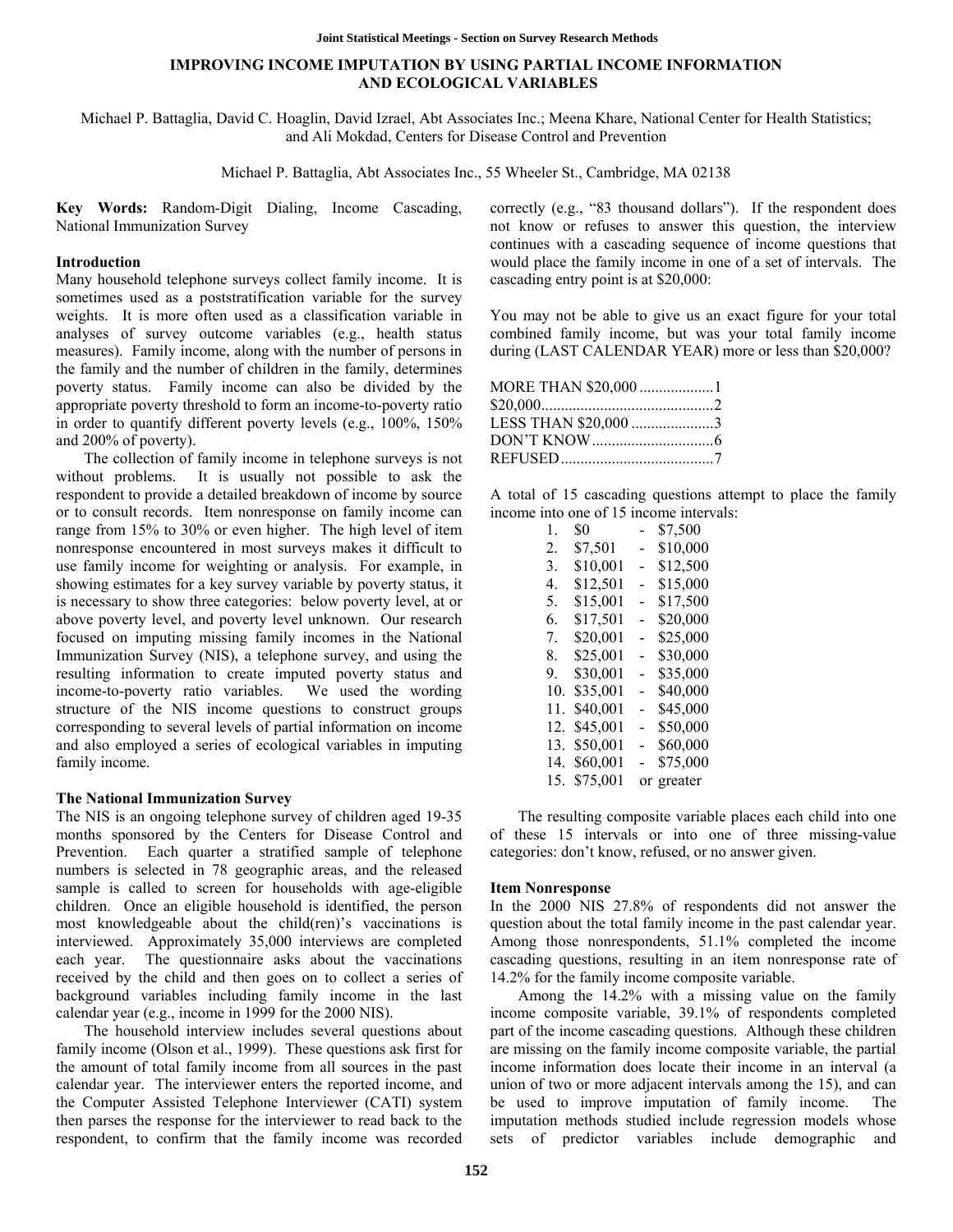socioeconomic characteristics, and telephone-exchange-level ecological variables. As discussed below, some use was also made of hot-deck imputation.

As shown in Table 1, the response to the total family income question and the partial income cascading information lead to 16 groups of children who have a missing value on the family income composite variable. Group 1 consists of children with no partial income information (i.e., they did not fall into Groups 2-16). This group consists primarily of interview breakoffs before the family income questions. For Groups 2-7 income is known to within \$20,000 or is located in an open-ended interval. Group 8 children have a "DK" response to the total family income question, and no cascading information is available. Group 9 children have a "Refused" response to the total family income question, and no cascading information was obtained. Finally, for Groups 10-16 income is known to within \$10,000 or within \$5,000.

Among the 14.2% of children with a missing composite family income variable, 24.2% are in Groups 2 to 7. The "DK" group accounts for 30.9%, and the "Refused" group accounts for another 21.4%. The groups where the income is known to within \$10,000 or within \$5,000 account for 14.9%. Group 1, children with no partial income information, accounts for 8.7% of the children with a missing family income composite variable.

As mentioned earlier, about half of the respondents who gave "DK" or "Refused" on total family income did complete the cascading questions. The resulting data allowed us to compare the distribution of family income between those who responded "DK" and those who refused. We found that 57.1% of "DK" respondents who completed the cascade had family income less than or equal to \$20,000, compared to 15.2% for respondents who refused. Only 18.4% of those "DK" respondents had family income greater than \$50,000, compared to 57.2% for those who refused. Also, the children with a "Refused" response tended to have demographic and socioeconomic characteristics associated with higher-income families, compared to the children with a "DK" response. These two groups of children have different income distributions and should not be treated as a single group in imputation.

## **Income Imputation**

Telephone surveys that have a single income question often use a single hot-deck donor pool or an overall regression model to impute missing values. Our general strategy for income imputation was to use regression imputation for Groups 1 to 9 and hot-deck imputation for Groups 10 to 16, where we already know family income within \$10,000 or \$5,000.

We examined two regression imputation approaches. In the first approach we developed a separate regression model for each of the nine groups. In the second approach we developed a single overall imputation model. Thus, we could compare imputation results for the more common approach of using an overall imputation model versus using separate models that take advantage of the partial income information. As a basis for developing the models we assembled the data as follows.

For Group 1 (no partial income information) we used all children in the 2000 NIS with a nonmissing value on the family income composite variable. For Groups 2 to 7 we used children with a family income in the specific interval (e.g., for Group 2 all children with a family income above \$60,000). For Groups 8 and 9 we used all children with a "DK" or "Refusal" response to

total family income, respectively, but a nonmissing value on the family income composite variable (i.e., they completed the cascading questions).

All regression models used the 2000 NIS data analysis weight, and the dependent variable was the log (base 10) of reported family income. Family incomes of \$0 were recoded to \$1. The maximum family income was truncated to \$1,000,000 for the model development. For children that completed the income cascading questions, we used the midpoint of their income interval. For children in the top income category (greater than \$75,000) we used the category median of \$100,000.

The 34 predictor variables offered in the nine stepwise regression models included child characteristics, characteristics of the mother, family and household characteristics, and ecological variables related to the characteristics of the telephone exchange (i.e., area code/central office code) of the sample telephone number.

One goal for the regression imputation was to have a parsimonious set of models. Using the Schwartz criterion (Schwarz, 1978), we first determined a stopping point for each of the nine stepwise searches. Predictor variables that appeared in two or more of the nine models were included in the combined model. If a predictor appeared in only one model but had a t-statistic greater than 3.0, that variable was also included in the combined model. The final model included the 25 predictor variables listed in Table 2.

To assess the ability of the nine regression models to predict family income and to compare those results with the prediction from the overall (Group 1) model, we used the 1999 NIS sample. For each of the nine groups we divided the children in the 1999 NIS into two random halves. We used the first half to fit the model with the 25 predictor variables. We then used the second half as the validation sample and obtained predicted values of family income, which were compared with the reported values. We did the same for the overall (Group 1) model, which we applied to Groups 2 to 9. Table 3 shows the mean and median difference between the predicted income and reported income and also the interquartile range for the differences.

The results for the 1999 validation sample show that the separate models are able to predict family income more accurately than the overall model for Groups 2-5 and for Group 7. The results are mixed for Groups 6, 8 and 9. For Group 6 the separate model produced a larger mean difference, but the median difference and the interquartile range were smaller. For Group 8 the separate model produced a larger mean difference and interquartile range but a smaller median difference. For Group 9 the separate model had a larger median difference, but the mean difference and the interquartile range were smaller. Table 3 shows that the mean differences for the overall and separate models are substantial in most of the groups.

For Group 8, Figure 1 plots the difference from the separate model against reported income. The systematic pattern reveals a tendency for the model to overpredict, progressively, larger family incomes. A similar pattern was observed for the other groups.

The combined regression model developed for 2000 was applied to the children in the 2000 NIS in Groups 1 to 9 with missing values of the family income composite variable. For Groups 10 to 16 a weighted sequential hot-deck procedure was used to impute family income. The following three variables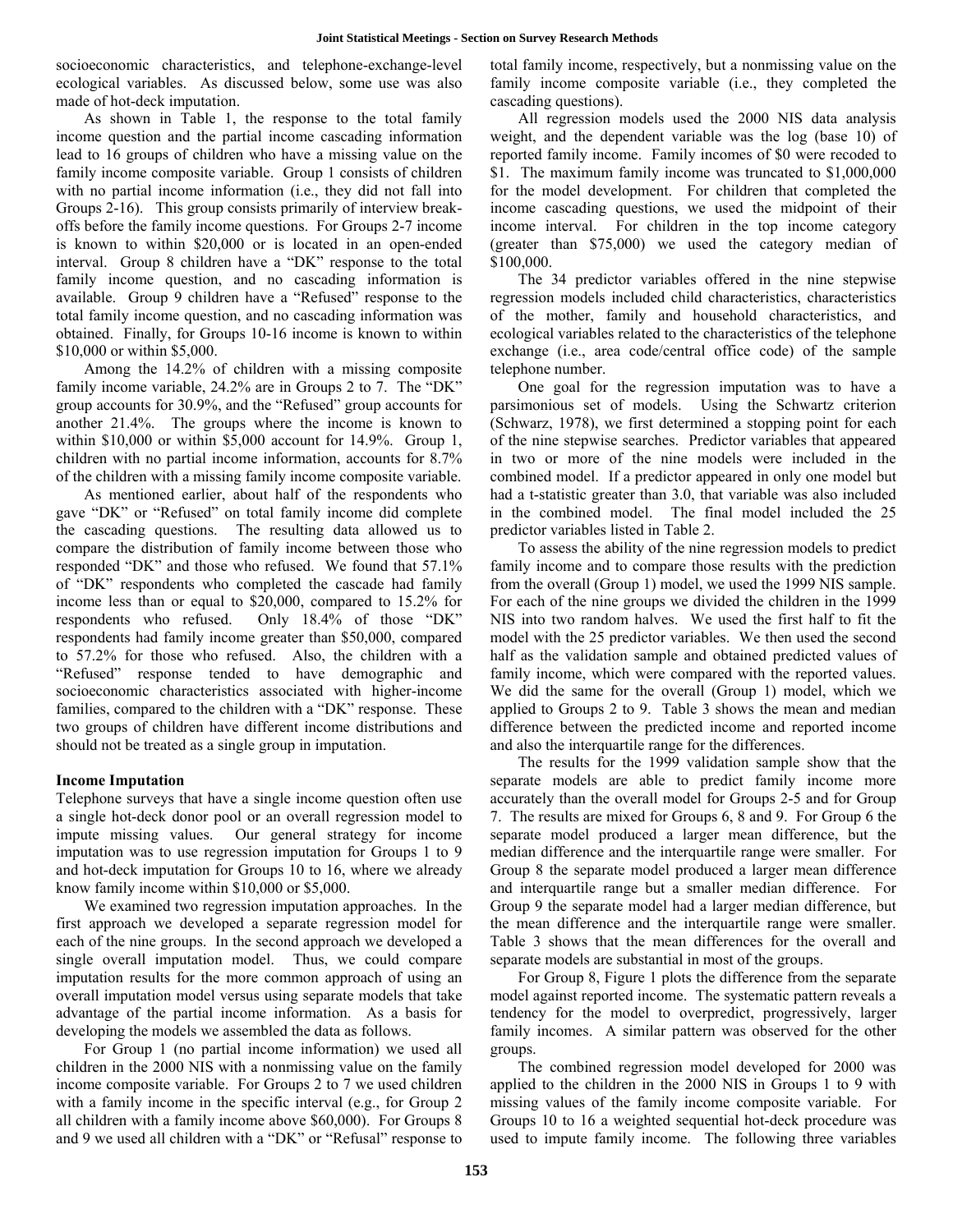(the first three predictors to enter the overall Group 1 stepwise regression model) were used to form the imputation cells: WIC participation, race/ethnicity of the child, maternal education.

We compared the 2000 NIS weighted distribution of the family income composite variable, excluding the children with a missing value of the family income composite variable, with the income distribution that included their imputed values of family income. Table 4 indicates that the imputation results in a somewhat higher percentage of children with lower incomes: 31.8% versus 34.2% of family incomes are \$20,000 or lower.

## **Summary**

The income questions used in the NIS made it possible to develop separate regression imputation models for the partial income information groups. In general, those models provided more accurate imputed income values than the overall regression model. For the groups where the cascading questions placed family income in an income interval, we found that the separate regression models produced imputed values that were always within the target income interval. The overall model, on the other hand, produced some imputed values outside the target interval. We were also able to take advantage of the NIS questionnaire structure to create separate regression models for children with a "DK" or "Refused" response to the total family income question and no cascading information. Our combined regression imputation model included 11 telephone exchange characteristics.

## **References**

Olson, Lorayn, Rodén, Ann-Sofi, Dennis, J. Michael, Cannarozzi, Francine, and Wright, Robert A. 1999. Alternative methods of obtaining family income in RDD surveys. *1999 Proceedings of the Section on Survey Research Methods*, Alexandria, VA: American Statistical Association, pp. 940-945.

Schwarz, G. 1978. Estimating the dimension of a model. *Annals of Statistics*, 6, pp. 461-464.

| <b>Group Number</b> | <b>Group Definition</b>                   | Percentage of Children with  |  |
|---------------------|-------------------------------------------|------------------------------|--|
|                     |                                           | Missing Family Income        |  |
|                     |                                           | Composite Variable (n=4,829) |  |
| 1                   | No income information available           | 8.7                          |  |
| $\overline{2}$      | Income greater than \$60,000              | 2.2                          |  |
| 3                   | Income greater than \$40,000              | 1.5                          |  |
| $\overline{4}$      | Income greater than \$20,000              | 9.2                          |  |
| $\overline{5}$      | Income from $$0$ to $$20,000$             | 5.9                          |  |
| 6                   | Income from \$20,001 to \$40,000          | 3.5                          |  |
| $\overline{7}$      | Income from \$40,001 to \$60,000          | 2.0                          |  |
| Subtotal (2-7)      |                                           | 24.2                         |  |
| 8                   | Gave "DK" response to total family income | 30.9                         |  |
|                     | question and no partial income cascading  |                              |  |
|                     | information is available                  |                              |  |
| 9                   | Gave "Refused" response to total family   | 21.4                         |  |
|                     | income question and no partial income     |                              |  |
|                     | cascading information is available        |                              |  |
| Subtotal (8-9)      |                                           | $\overline{52.3}$            |  |
| 10                  | Income from \$40,001 - \$50,000           | 1.2                          |  |
| 11                  | Income from \$30,001 - \$40,000           | 1.6                          |  |
| 12                  | Income from \$20,001 - \$30,000           | 1.5                          |  |
| 13                  | Income from \$15,001 - \$20,000           | 1.5                          |  |
| 14                  | Income from \$10,001 - \$15,000           | 1.3                          |  |
| $\overline{15}$     | Income from \$10,001 - \$20,000           | 4.2                          |  |
| 16                  | Income from \$0 to \$10,000               | 3.5                          |  |
| Subtotal (10-16)    |                                           | 14.9                         |  |

# **Table 1. Partial Income Information Groups**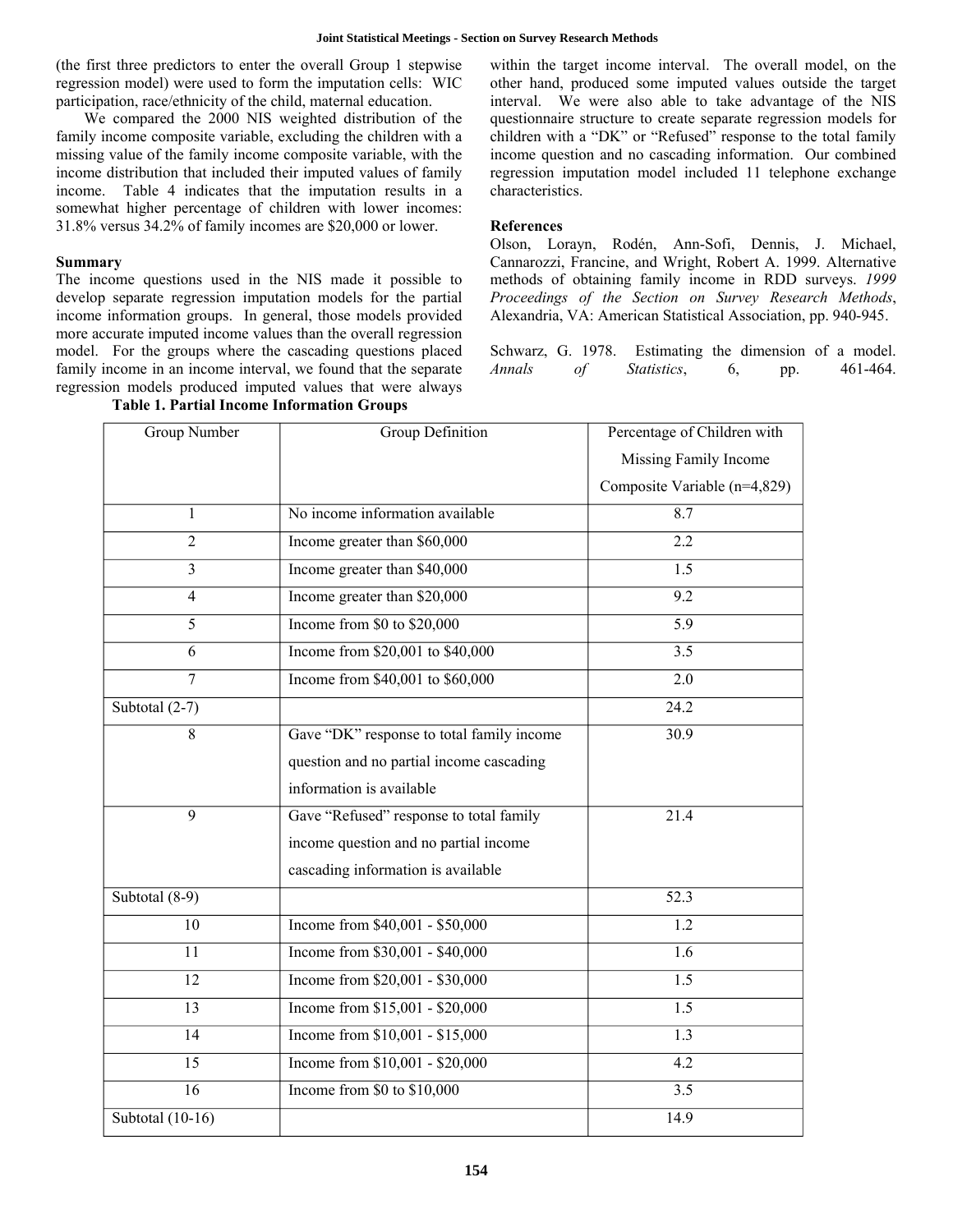# **Table 2. Predictors in the Combined Regression Model**

| <b>Child's Characteristics:</b>                                       |
|-----------------------------------------------------------------------|
| Child ever received benefits under the Special Supplemental Nutrition |
| Program for Women, Infants, and Children (WIC) benefits               |
| Child's race/ethnicity                                                |
| Household report of 4:3:1:3 up-to-date vaccination status             |
| Shot card used to report vaccinations                                 |
| <b>Mother's Characteristics:</b>                                      |
| Mother's marital status                                               |
| Mother's education                                                    |
| Mother's age                                                          |
| <b>Family Characteristics:</b>                                        |
| Geographic mobility status                                            |
| Residence in Metropolitan Statistical Area                            |
| Number of persons in the household                                    |
| Number of children in the household                                   |
| Relationship of respondent to the child                               |
| Household experienced an interruption in telephone service            |
| CATI system language queue assignment                                 |
| <b>Telephone Exchange Characteristics:</b>                            |
| Percent of households owner occupied                                  |
| Log of median home value                                              |
| Log of average rent                                                   |
| Percent college graduate                                              |
| Median years of education                                             |
| Log of median household income                                        |
| Percent of households with income less than \$10,000                  |
| Percent of households with income from \$15,000 to 24,999             |
| Percent of households with income from \$35,000 to 49,999             |
| Percent of households with income from \$50,000 to 74,999             |
| Percent of population that is Hispanic                                |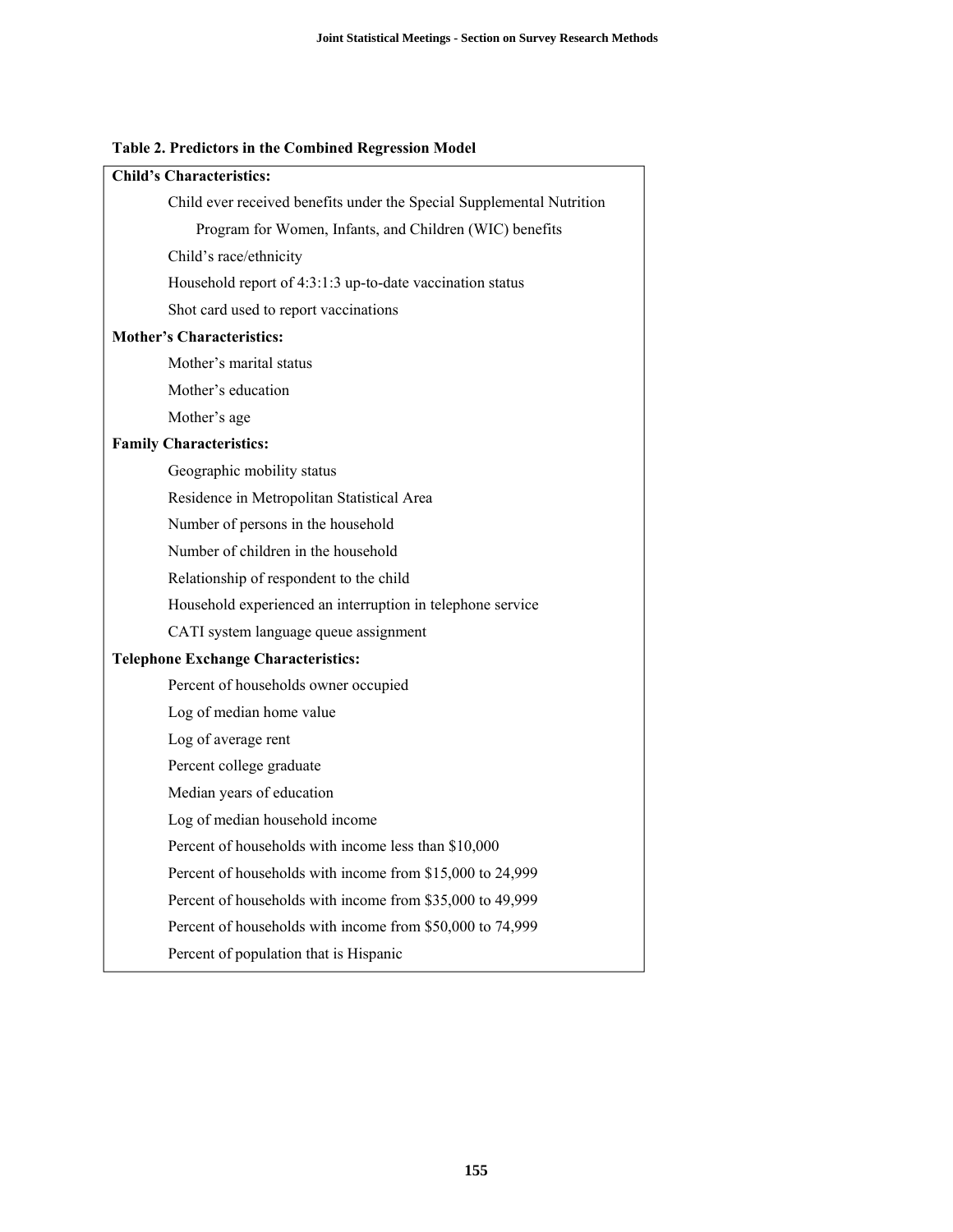|                                    | Separate Models |          | Overall Model |           |           |               |
|------------------------------------|-----------------|----------|---------------|-----------|-----------|---------------|
| Group                              | Mean            | Median   | Interquartile | Mean      | Median    | Interquartile |
|                                    |                 |          | range         |           |           | range         |
| 1 (no information)                 | $-8,275$        | $-2,038$ | 21,807        | $-8,275$  | $-2,038$  | 21,807        |
| $2$ ( $>$ \$60,000)                | $-8,596$        | 5,926    | 29,519        | $-39,349$ | $-25,935$ | 35,760        |
| $3$ ( $>$ \$40,000)                | $-7,699$        | 2,957    | 28,190        | $-22,787$ | $-13,918$ | 33,788        |
| $4$ ( $>$ \$20,000)                | $-5,602$        | 1,535    | 24,910        | $-12,829$ | $-7,614$  | 26,409        |
| $5($ \$0-20,000)                   | $-2,785$        | $-2,982$ | 8,734         | 5,097     | 3,592     | 10,067        |
| $6($ \$20,001-40,000)              | $-713$          | $-528$   | 8,701         | 460       | $-3,599$  | 21,125        |
| 7 (\$40,001-60,000)                | $-670$          | $-45$    | 9,095         | $-2,192$  | $-685$    | 27,099        |
| 8 (DK to total<br>family income)   | $-3,904$        | $-391$   | 16,079        | $-1,287$  | 894       | 15,407        |
| 9 (Refused total<br>family income) | $-4,886$        | $-3,075$ | 29,070        | $-5,289$  | $-2,518$  | 29,456        |

|                     | Table 3. Results for Validation Sample – Difference between Predicted and Reported Family |  |  |
|---------------------|-------------------------------------------------------------------------------------------|--|--|
| Income (in dollars) |                                                                                           |  |  |

**Table 4. Weighted Income Distribution Before versus After Imputation** 

| Family Income       | Excluding children with a | Including the imputed income of       |
|---------------------|---------------------------|---------------------------------------|
|                     | missing income $(\% )$    | children with a missing income $(\%)$ |
| $$0 - $7,500$       | 6.9                       | 6.8                                   |
| $$7,501 - $10,000$  | 6.5                       | 7.0                                   |
| $$10,001 - $12,500$ | 3.4                       | 4.6                                   |
| $$12,501 - $15,000$ | 5.0                       | 5.5                                   |
| $$15,001 - $17,500$ | 2.9                       | 3.3                                   |
| $$17,501 - $20,000$ | 7.1                       | $7.0\,$                               |
| $$20,001 - $25,000$ | 7.5                       | 7.3                                   |
| $$25,001 - $30,000$ | 8.5                       | 8.3                                   |
| $$30,001 - $35,000$ | 5.4                       | 5.4                                   |
| $$35,001 - $40,000$ | 6.6                       | 6.1                                   |
| $$40,001 - $45,000$ | 3.9                       | 3.9                                   |
| \$45,001 - \$50,000 | 6.1                       | 5.8                                   |
| $$50,001 - $60,000$ | 8.1                       | 7.9                                   |
| $$60,001 - $75,000$ | 8.1                       | 8.0                                   |
| \$75,001 or greater | 14.2                      | 13.1                                  |